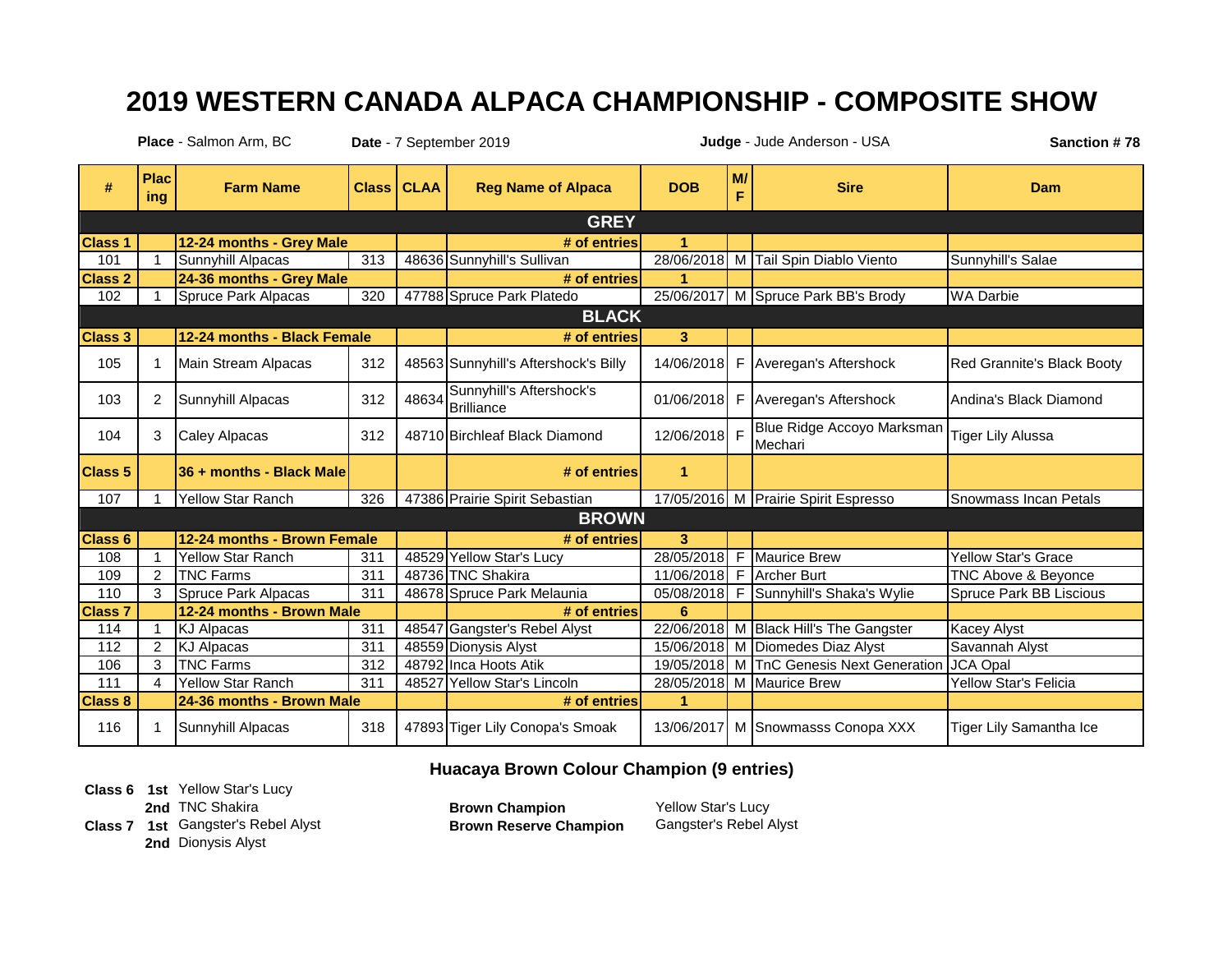### **Class 8 1st** Tiger Lily Conopa's Smoak

| <b>FAWN</b>     |                            |                            |     |  |                                                        |                        |  |                                        |                                |  |
|-----------------|----------------------------|----------------------------|-----|--|--------------------------------------------------------|------------------------|--|----------------------------------------|--------------------------------|--|
| <b>Class 9</b>  | 12-24 months - Fawn Female |                            |     |  | # of entries                                           | 3                      |  |                                        |                                |  |
| 118             |                            | Sunnyhill Alpacas          | 310 |  | 48635 Sunnyhill's KP's Zoey                            | 10/07/2018 F           |  | Accoyo America Kung Pao                | Sunnyview Zolana               |  |
| 117             |                            | Sunnyhill Alpacas          | 310 |  | 48637 Sunnyhill's Conopa's Solo                        |                        |  | 08/07/2018 F Snowmass Conopa XXX       | Sunnyhill's Salute             |  |
| 119             | 3                          | Caley Alpacas              | 310 |  | J s Conop⊾<br>1 48712 Main Stream's Peruvian<br>Mosaic |                        |  | 15/07/2018 F Caley's Peruvian Monarch  | Alberta Rose's Izzy            |  |
| <b>Class 10</b> |                            | 12-24 months - Fawn Male   |     |  | # of entries                                           | 3                      |  |                                        |                                |  |
| 120             |                            | <b>KJ Alpacas</b>          | 310 |  | 48552 Gangster's Surge Alyst                           |                        |  | 07/06/2018 M Black Hill's The Gangster | Kauai Gold Alyst               |  |
| 121             |                            | Farrago Ranch              | 310 |  | 48827 Yellow Star's Andy                               |                        |  | 14/06/2018 M ASPN Invincibly Indigo    | <b>Yellow Star's Destiny 1</b> |  |
| 123             |                            | Brycarda Alpacas           | 310 |  | 48720 Brycarda's Bashir                                | 17/08/2018 M BAL Tahir |  |                                        | Arriba Teadora                 |  |
| <b>Class 11</b> |                            | 24-36 months - Fawn Female |     |  | # of entries                                           |                        |  |                                        |                                |  |
| 124             |                            | <b>Tiger Park Alpacas</b>  | 317 |  | 48185 Caley's Belle                                    |                        |  | 23/06/2017 F Xanadu P. High Cotton     | Caley's Lexus                  |  |

### **Huacaya Fawn Colour Champion (8 entries)**

**Class 9 1st** Sunnyhill's KP's Zoey **2nd** Sunnyhill's Conopa's Solo **Fawn Champion** Caley's Belle

**Class 10 1st** Gangster's Surge Alyst

**2nd** Yellow Star's Andy

**Class 11 1st** Tiger Park Alpacas

Fawn Reserve Champion Sunnyhill's KP's Zoey

|                 |   |                             |     | <b>LIGHT</b>                     |                       |   |                                        |                              |
|-----------------|---|-----------------------------|-----|----------------------------------|-----------------------|---|----------------------------------------|------------------------------|
| <b>Class 12</b> |   | 12-24 months - Light Female |     | # of entries                     |                       |   |                                        |                              |
| 125             |   | <b>Yellow Star Ranch</b>    | 309 | 48841 Yellow Star's Crystal      |                       |   | 09/07/2018 F ASPN Invincibly Indigo    | Yellow Star's Diamond        |
| <b>Class 13</b> |   | 12-24 months - Light Male   |     | # of entries                     |                       |   |                                        |                              |
| 126             |   | <b>Tiger Park Alpacas</b>   | 309 | 48508 Arriba Magnetism           | 14/07/2018 M Oreo Ben |   |                                        | Arriba Maisy                 |
| <b>Class 14</b> |   | 24-36 months - Light Male   |     | # of entries                     |                       |   |                                        |                              |
| 127             |   | Brycarda Alpacas            | 316 | 48036 Brycarda's Bourbon         |                       |   | 05/07/2017 M Tocino's Matrix           | Tocino's Chardonnay          |
|                 |   |                             |     | <b>WHITE</b>                     |                       |   |                                        |                              |
| <b>Class 15</b> |   | 12-24 months - White Female |     | # of entries                     | 4                     |   |                                        |                              |
| 131             |   | KJ Alpacas                  | 308 | 48561 Gangster's Jewel Alyst     | 04/07/2018 F          |   | <b>Black Hill's The Gangster</b>       | Chanel No 6 Alyst            |
| 128             |   | <b>Tiger Park Alpacas</b>   | 308 | 48438 Tiger Park Shaka's Genetta |                       |   | 26/06/2018 F Aztec Shaka               | Spruce Park Genesis Geneiva  |
| 129             | 3 | <b>Tocino Alpacas</b>       | 308 | 48571 Tocino's Geneva            | 15/07/2018            | F | Mountain View's Titan                  | Tocino's Ciara               |
| 130             |   | Brycarda Alpacas            | 308 | 48642 Brycarda's Sauvignon Blanc |                       |   | 09/07/2018 F Tocino's Matrix           | Tocino's Chardonnay          |
| <b>Class 16</b> |   | 12-24 months - White Male   |     | # of entries                     | 3                     |   |                                        |                              |
| 132             |   | Tiger Park Alpacas          | 308 | 48432 Tiger Park Excell          |                       |   | 22/05/2018 M Xanadu P. Resolute        | Birchleaf Foundation's Zerah |
| 134             |   | Yellow Star Ranch           | 308 | 48531 Yellow Star's Lionel       |                       |   | 15/06/2018 M Yellow Star's Hunter      | <b>Yellow Star's Genie</b>   |
| 133             |   | Tocino Alpacas              | 308 | 48646 Tocino's Berlin            |                       |   | 24/05/2018 M Tocino's Genesis Expresss | Tocino's Nikita              |